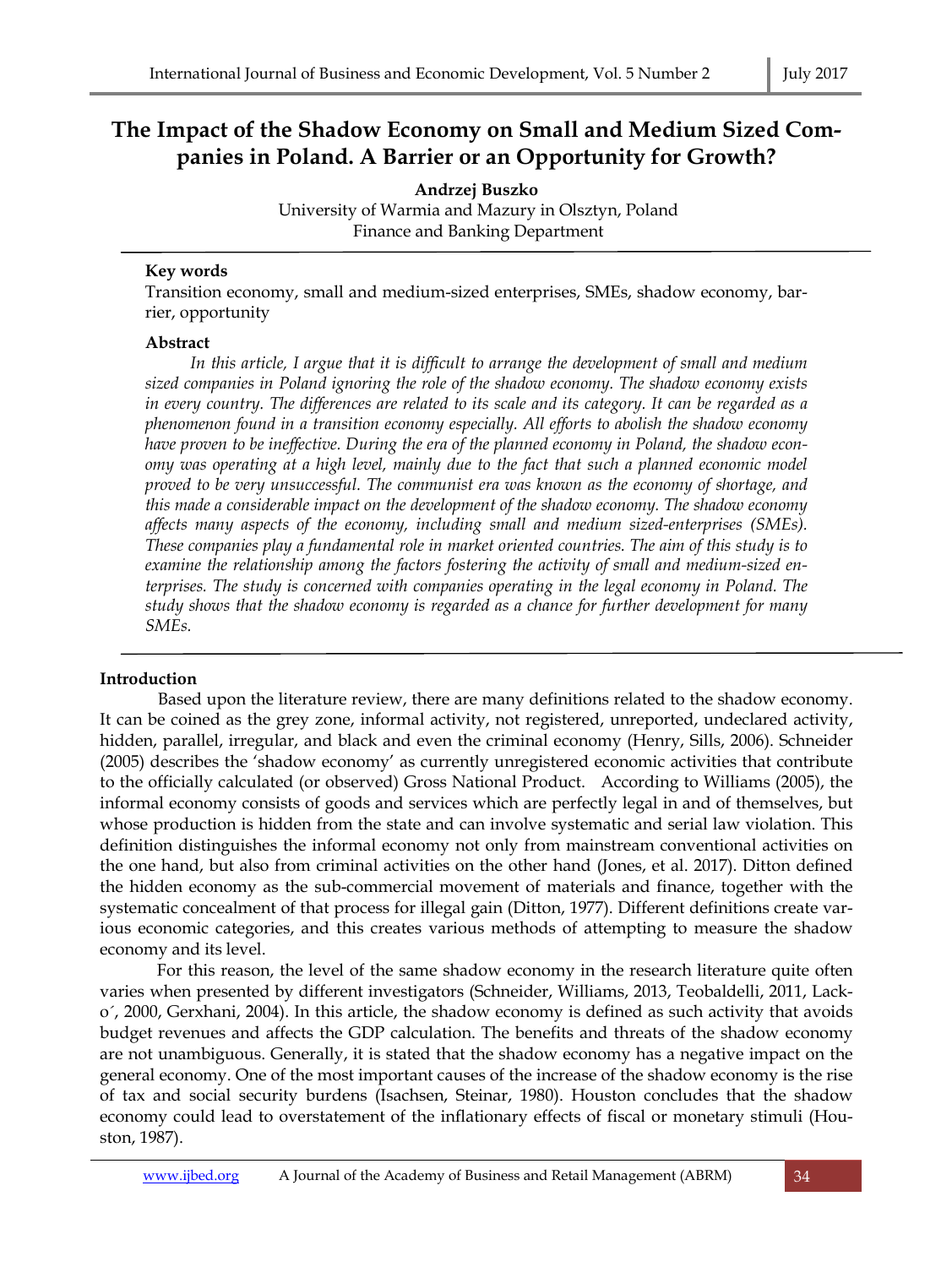Together with the shadow economy, corruption exists. Mauro (1995) finds a significant negative correlation between a corruption index and the investment rate or the rate of GDP growth (Mauro, 1995). Corruption can hammer innovativeness and competitiveness (Baumol, 2002). Also, it often mallets entrepreneurships (Avnimelech, Zelekha, Sarabi 2011). Corruption stifles economic growth, undermines the rule of law, and squanders talent and precious resources (World Economic Forum, 2008). Interesting view on shadow economy was presented by Mukherjee. He states that informal economy especially in emerging economies is not a substitute but a complement. It cannot be excluded from general business activity (Mukherjee D., 2016). But coming to the definition case Mukherjee identify shadow economy with informal one. This is interesting point of view but arguable approach, since informal economy is just a part of the shadow economy.

 Referring to the proposed definition of the shadow economy, activities related to criminal behavior (such as robbery, drug dealing, smuggling, trading in stolen goods, tax evasion, tax avoidance, fraud, prostitution, slave labor, and so forth) have a negative impact on the economy as well. However, on the other hand there are opinions that the shadow economy could provide some benefits. As early as in 1958 during the annual meeting of the American Sociological Association, Ferman mentioned that some activity within the framework of the shadow economy was deviant, but some was not since it provided work opportunities. The advantages are related to the possibility of work which may be prohibited in the legal structure. Secondly, this may provide the worker a sense of accomplishment and competence, thirdly such work is not strictly accountable to legal authority for earnings since no record is kept of this work for public scrutiny (Henry, 1993). The third argument is discussable, since all business activity should be transparent. The shadow economy provides an opportunity for the unemployed. Not all of the shadow economy workforce chose the criminal way, quite often they chose the legal option but did not register such projects like home repair (plumbing, painting, etc.), gardening, or the distribution of low-priced goods and services (Bakke, 1940). From an economic perspective, the shadow economy can be diagnosed as a mechanism which helps people to survive in industrialism, especially during tough capitalistic competitiveness and times of transformation. People begin to produce, trade, and barter goods and services. From this domestic and neighborly help, the shadow economy was born. Such activities are widely spread among local communities, neighborhoods, and families and are based upon specific rules and conditions (Hart, 1973, Ferman, Berndt, 1981). The shadow economy gives the chance to move away from poverty. This is especially important in less developed countries. The regular market does not offer enough opportunities for work, so the only chances for many appear in the shadow economy.

 In a way, the shadow economy absorbs the labor force and provides a higher possibility to work in the official economy. Even in well developed countries, the shadow economy is regarded as being an opportunity to earn more money working part time during the holidays or days off for legally employed workers. Such activity is not registered, since the worker is officially not on duty and should be resting. In this way, he/she earns extra money, which can be transferred into legal transactions. This is supported by Alden, who found that irregular, and unregistered jobs are typically done by those who are already highly active in the legal economy (Alden, 1981). Roberts described the transition from the shadow economy to legal activity of young men in Mexico.

In the low-income regions of this country, young men started their unregistered jobs first, and after some time they created micro and small (but official) companies (Roberts, 1989). The shadow economy backs the growth of the official economy by providing low cost consumer goods, native capital goods and a more labor-intensive form of manufacturing (Bremen, 1976). Gutmann explained the rise of the shadow economy by the growing state bureaucracy and government expenditures (Gutmann, 1977). Due to the bureaucracy, the government inspired the shadow economy, especially with a high rate of taxation. The shadow economy can be seen as the discipline factor having an influence on the official economy. If the official economy performs unfairly or immorally, the shadow economy expands. A growing shadow economy may attract (domestic and foreign) workers away from the official labor market and create competition for official firms. On the other hand, at least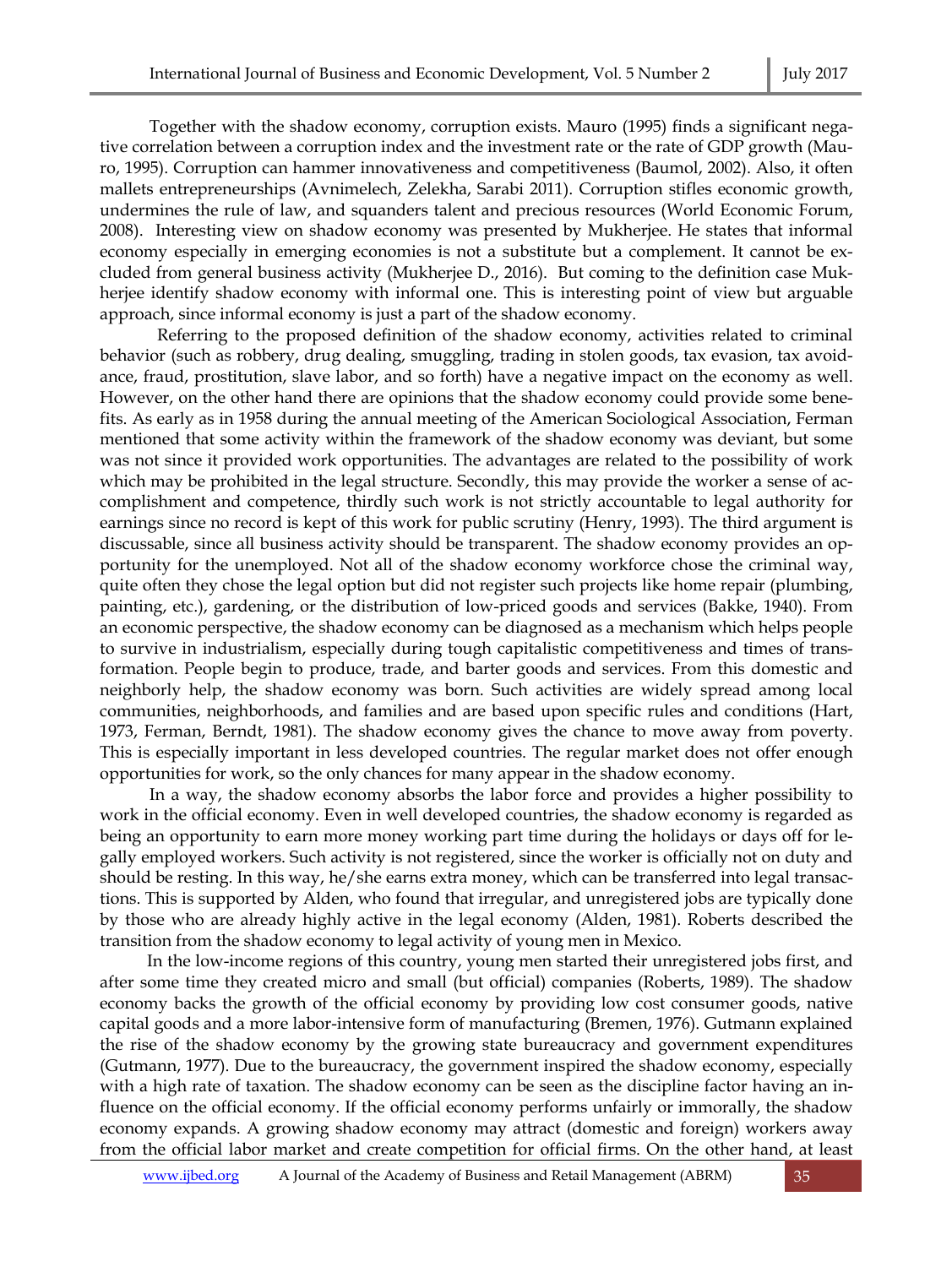two-thirds of the income earned in the shadow economy is spent in the official economy, thereby having a positive and stimulating effect on the official economy (Schneider, Enste 2000). This article is organized in the following manner: After the introduction, two theoretical chapters emerge. The first chapter is related to the roots of small and medium-sized enterprises (SMEs) in Poland, the second chapter is devoted to the shadow economy. The fourth section focuses on the methodological approach. The fifth section is dedicated to the results. The study is then completed by the conclusions.

### **1. The Genesis of Small and Medium-Sized Enterprises (SMEs) in the Polish economy**

In Poland, as in the European Union, the category of small and medium-sized enterprises (SMEs) is applied to enterprises which employ fewer than 250 persons and which have an annual turnover not exceeding 50 million euro, and/or an annual balance sheet total not exceeding 43 million euro. The small and medium-sized companies have had a relatively long tradition in the Polish economy. They did not disappear, even during the communist regime, even though the state and cooperative companies were given priority.

 This is because the model of the planned economy was artificial. This model proved to be very ineffective. The private sector did not have any chance to grow, but was more market oriented, manufacturing products and services which met market demand. On 3rd January 1945, the nationalization act was issued. Based upon this legislation, all agricultural farms exceeding 50 hectares were transferred to state ownership, together with factories employing more than 50 workers. Some branches such as mining, the food processing industry, steel, and the textile industry were totally nationalized. This is the only way that small and medium-sized private companies could operate under the communist regime. Furthermore, they were under strict control. They had problems with attaining raw materials, taxation, employment, and access to bank credit. With these methods, the government attempted to limit the number of private companies and their development.

 Additionally, the children of private entrepreneurs could not enter University and gain higher education, and sons were sent to the army. Other citizens had the green light to study and were given permission to postpone their military service. The duration of military service was reduced to one year for those who graduated University studies. The conditions of service were far better than the normal two or three years of military duty. A special supervision body was set up, known as "The Central Price Office". This office was responsible for setting the price level of private companies and trying to avoid the earning of higher profits. Two crucial acts of law were established. One was related to overpricing policy and the second one a so-called citizen's control of business activity. Based upon the second law, a delegation consisting of workers could come to private companies and judge their activity. If their opinion was not favorable of the private company, they firm could be closed down and the owner even sent to prison. Such harsh business circumstances did not stop the activity of small and medium-sized companies; however, their numbers decreased. In 1947 there were 147 thousand private shops in Poland, 87 thousand construction companies, 92 thousand manufactories, and 78 thousand service companies. In 1951 there were 73 thousand private shops, 33 thousand construction companies, 44 thousand manufactories and 27 thousand service companies (Statistical Yearbook, 1954).

 On the other hand, the small and medium-sized companies created a specific strategy, quite well adjusted to the planned economy. First, it must be remembered that the planned economy is quite often called an economy of shortage. There was a permanent lack of basic consumer products, and the quality of them was very poor. Therefore, even the smallest product or service could generate extremely good profits. Secondly, government officers were not paid enough money. In the 50ties, the average salary was on the level of 1000 PLN (Polish zloty - PLN), but the owner of a private shop could earn monthly ca. 20 000 PLN (Archiwum Akt Norwich, 1962). Similar earnings could be made at other private companies.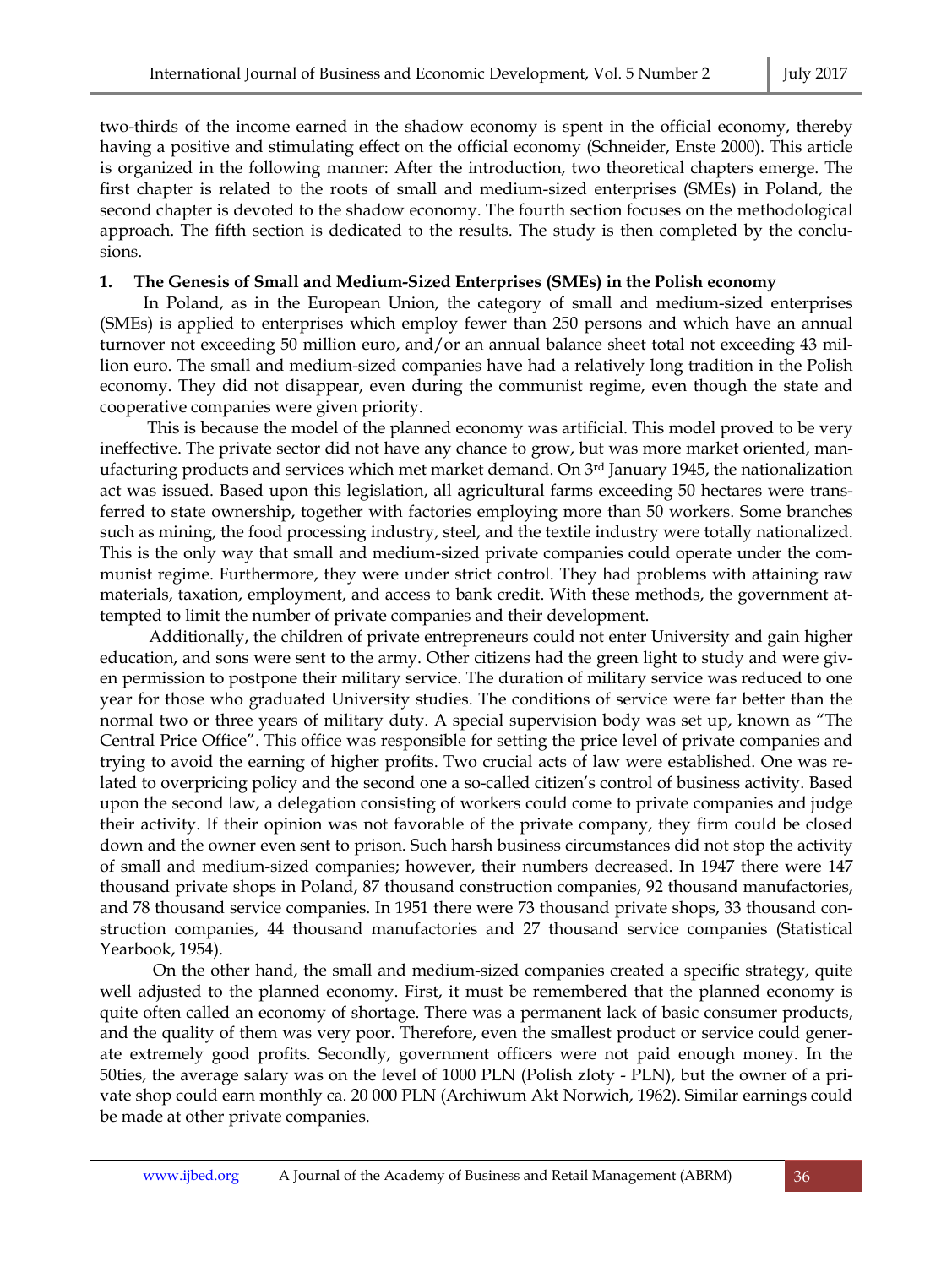However, this only related to the owners. Managers and employees were paid not nearly as much, but at least twice more than in state owned companies. This was a temptation and risk-taking activity. Such a business environment created a base for corruption and the shadow economy. A popular strategy for private small and medium-sized companies was to hide revenues and profits. On the other hand, corruption was a way to protect the business and get access to the market as well as a supply of raw materials. During the planned economy, corruption and shadow economic activity were common. Corruption was widely spread even among workers, managers, and presidents of state owned companies as well. This was mainly due to the shortage of goods. Having access to goods was even more important than the possession of money.

 The barter trade of goods (which was officially prohibited) was very popular in Poland. Protection and access to the possibility of buying products (based upon corruption) was a popular way of improving living standards (Prywaciarze, 2006). However, such practices were supposed to be regarded as shadow economy activities. During the 60ties and 70ties, the number of small and medium-sized companies slowly but steadily grew. Their total number has been calculated at 250 thousand (Statistical Yearbook, 1982). In March 1972, a new legal act regulating private companies was set up (Ustawa 8 March 1972).

 Based upon this regulation, the procedure for setting up a company was made more transparent. Anybody who met the requirements could theoretically create a company. From a practical point of view, the procedure was long (nearly 6 months in duration) and the Municipality could reject the registration based upon any "important government reason" – which was simply an ambiguous excuse. Such a possible negative outcome could be easily avoided by paying bribes. Small and Medium-sized private companies in Poland conducted sales through their own Distribution Channels. It was a special economic model where state owned companies were engaged in fundamental industries and private small and medium-sized companies were focused on service and support industries. Whenever riots erupted (1970, 1976), it was mainly because of a shortage of food and other basic products.

 In response, the government would loosen the regulations concerning private companies. Even though the economic situation was very difficult in 1988, the government introduced a new legal act regulating the activity of private companies. It was interesting that the main architect of the act was Wliczek, who acted as the minister and was a successful private entrepreneur (Ustawa 1988). This act gave a real green light for private business, but it was too late for the communist regime to keep power and supervise the reforms. Since the beginning of the transition in 1990 from a centrally planned economy to a market oriented economy, the performance of Poland's economy has been outstanding if we take GDP growth as our measure. It is not specific reforms that can explain this performance but the radical ("big bang") reforms at the beginning of the transition in conjunction with persistent efforts during the subsequent two decades by all governments to keep on a reform path, no matter what their political orientation. Reforming a centrally planned economy that has very serious macroeconomic disequilibria requires reforms that can be done immediately, but also structural or systemic reforms that require years to implement (Lehman, 2012). This had a great impact on the development of small and medium-sized companies. In 2015, nearly 1.9 million businesses were operating in Poland.

The vast majority of them - as many as 99.8% - are small and medium-sized enterprises (SMEs). Polish SMEs operate primarily in the sector of services and trade (76%), less often in construction (13.4%) and industry (10.6%) (Statistical Yearbook, 2016). When compared to the EU average, the SME sector in Poland is increasingly dominated by microenterprises and the share of small firms represent about half of the share of small enterprises in the EU. In terms of the structure of the sector's contribution to GDP, SMEs generate every other zloty (47.3%); whereas the smallest companies account for nearly every third zloty (29.4%) generated. The share of medium-sized enterprises is three times smaller (10.1%) as compared to microenterprises and the contribution of small enterprises is nearly four times lower (7.8%). Over the years, a significant upward trend has been observed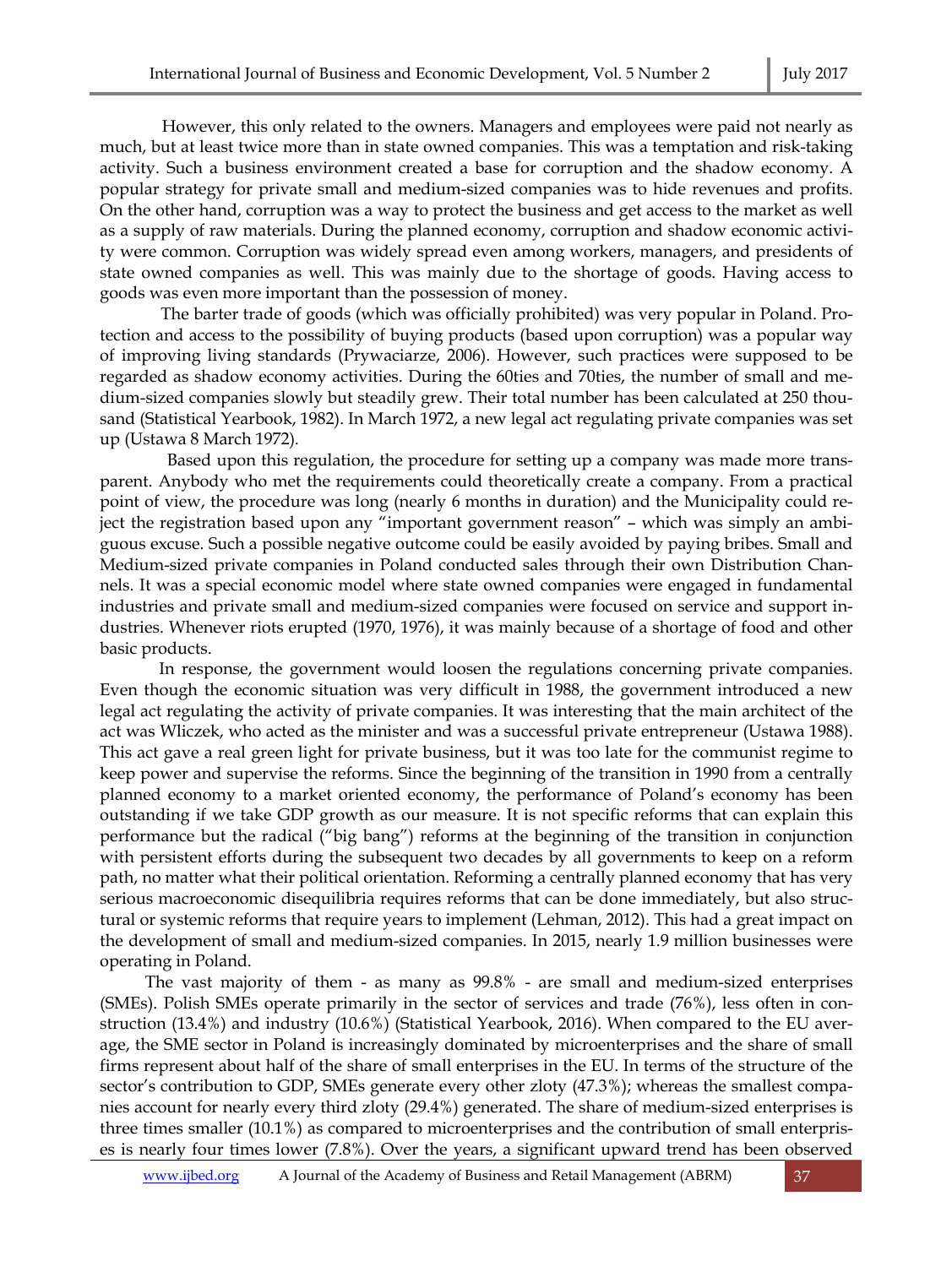among Polish companies, confirmed primarily by the increasing share of large enterprises in GDP generation. In the case of small and medium-sized enterprises, their share of GDP varies and the identification of clear trends is difficult (PARP, 2013). Criticism of the transformation period in countries with a planned economic model should refer to the term originally coined by Burawoy called "involution". Involution in this context means the opposite of the term "evolution" (Burawoy, 1977).

 This definition applies well to the Russian case. However, in Poland the period of time that lead to the reform from a central planned economy to a market oriented economy should be termed "transmission". In fact, the reform to a market oriented model kept nearly all shadow economic activity from the previous system. The reforms gave a chance for informal business activity as well, which finally became the shadow economy. The initial period of reforms transmitted the shadow economy into the market oriented environment. This situation affects the performance of small and medium-sized companies.

#### **2. The performance of the shadow economy in Poland**

 The roots of the shadow economy in market oriented economies are more or less the same. The difference is related to the impact and the category of the roots only. But generally, they are related to the level of taxation and social security contributions (Buehn, Dell'Anno, Schneider, 2012), inefficient labor markets, a high unemployment rate (Maloney, Mendez, 2004), a high level of organized crime (Fletcher, 2015), a complicated legal system and the level of development. Estimates for the shadow economy in OECD countries range from 5% of official GDP to 27%; while developing economies have a much higher estimate, ranging from 25% of official GDP to around 70% (Gomis-Porqueras, et.al.,2014). Especially in the context of Poland, one must take into consideration three additional important factors fostering the shadow economy.

 First, it is related to history and especially to the times of the communist regime. During 1945-1989, the planned economic model was created. This model was quite often named "the shortage economy". This is because of a permanent lack of basic goods in the markets. State owned and cooperative companies proved to be very inefficient. The market demand was supplied by shadow economic activity. The second factor is based on cultural dimensions. Culture is commonly understood in Weberian sociology as the shared set of beliefs that influence what we consider to be meaningful and valuable (Harvey, 1997).

 Based upon cultural dimensions originally coined by Hofstede (1980), they support the creation of the shadow economy in Poland. G. Hofstede's work is the most popular, and originally includes four dimensions of national culture: power distance, uncertainty avoidance, individualism vs collectivism, and masculinity vs femininity. Poles do not trust the government and its institutional organizations, so the power distance is relatively high. They are more self-focused and not willing to cooperate, so social and relational capital is relatively low.

 Additionally, Poles are regarded to have a masculinity orientation and a high level of uncertainty avoidance (Hofstede, 1991). The third factor is connected with the time orientation (This factor was added to cultural dimensions later). After the communist era, Poles became short time oriented and tried to gain high material status rather quickly, by any means necessary. Due to this cultural tendency, the gate to the shadow economy was thrown wide open.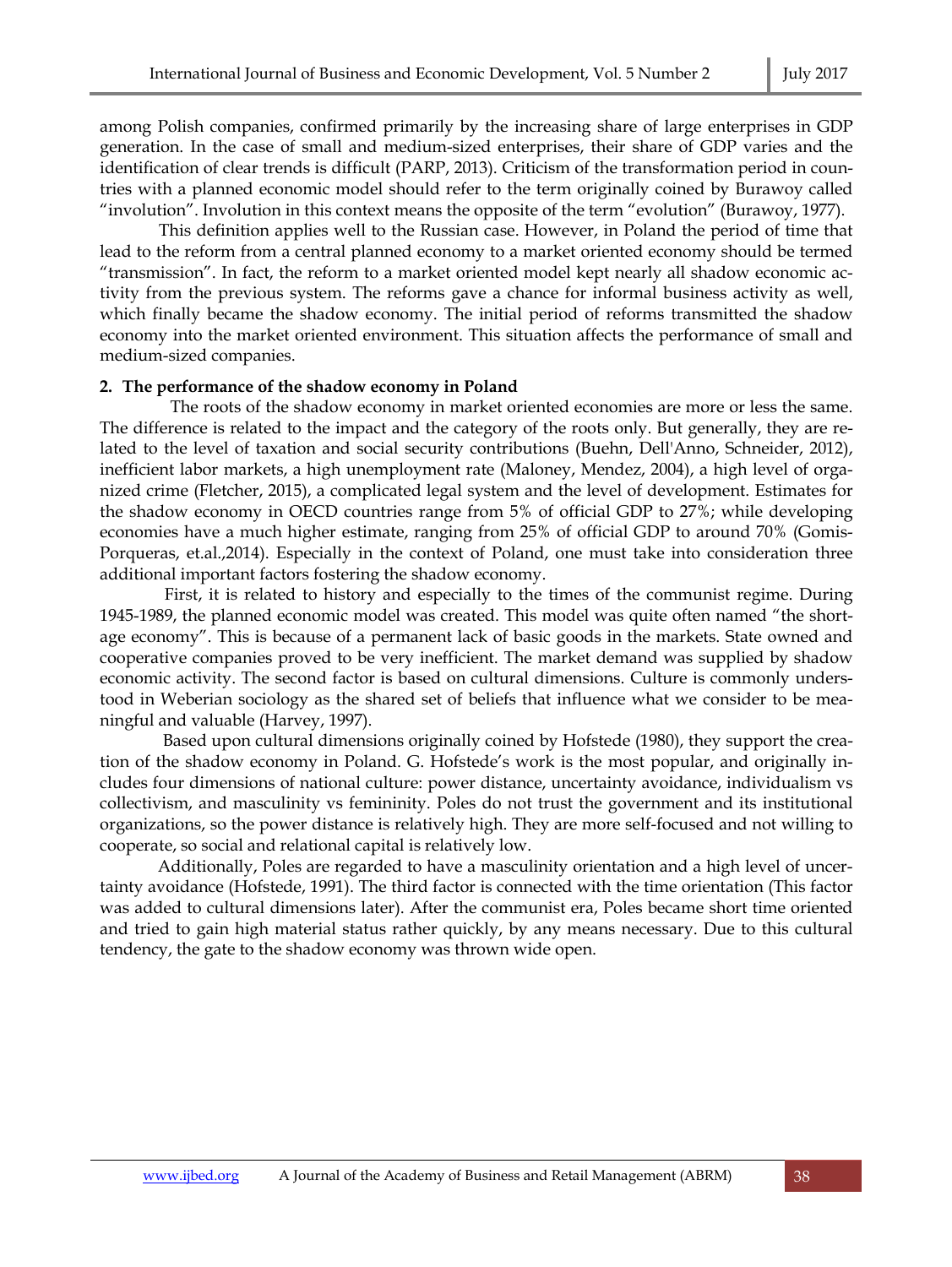



Source: own calculation based on DYMIMIC and the Currency Demand Method approach

 Since 1990, the shadow economy has been decreasing slightly. In 1990 its level was estimated at 34% of GDP; in 2016 its level was estimated at 28% of GDP. The structure of the shadow economy changed. The decrease was noted in simple activities such as smuggling, trading in fake goods, even organized crime was lowered. The most important criminal groups which emerged during the first years of the transformation were liquidated or at least had decreased levels of performance. These included groups such as Pruszków Organized Crime Group (OCG), Wołomin OCG, Mokotów OCG, Łódź OCG called Octopus. They were mostly involved in extortion, criminal terror, drug, spirits, tobacco production and tariffing (Jasiński, Mądrzejowski, Wiciak ed., 2013). On the other hand, the current entities in the shadow economy in Poland are very active in:

- swindles and fraud linked to VAT,
- unpaid income tax,
- losses due to unpaid corporate taxes,
- losses due to unpaid excise.

 According to Murphy (2012), the size of the Polish shadow economy is at the level of 27,2% of GDP, with a tax burden of 31,8% which can be estimated at 31 billion Euros in total. In this way, the taxation gap has been growing due to tax evasion and tax avoidance. The problem with the shadow economy in Poland is undeclared and unregistered work. The dominant part of undeclared and unregistered labor is performed by self-employed own-account workers. Such activities constitute ca. 12% GDP on a yearly basis (Statistical Yearbook, 2016). The problem in this respect is related to young people (aged 18-26). In 2013, less than 25% of them were employed legally (Rorat, 2014).

 The complexity of tax regulations in Poland are the single biggest obstacle reported by businesses, so avoiding tax regulations can be an important benefit of staying in the shadow economy. The complex and unstable tax legislation mutually reinforce their negative impact on business and investment ( Łaszek, Trzeciakowski, 2015). Poland faces a lack of innovation. This fact has slowed its productivity and eroded its international competitiveness. The distance between Poland and welldeveloped countries has been kept at the same level. Despite recent Polish reforms (which lead the country to a market oriented economy), it is still very difficult for small and medium-sized businesses to obtain the resources and required support they need to grow; even though Poland was placed 39th among 128 countries in the 2016 Global Innovation Index ranking published by Cornell University in cooperation, among others, with the World Intellectual Property Organization. Poland, having gained 44.2 points out of 100 points possible, has advanced in the ranking by seven places since 2015. Poland achieved a good position in the most innovative economies ranking thanks to the ease of starting a business, level of education, domestic gross outlays on R&D, number of scientific publications, and the creativity of the ICT sector (http://www.pap.pl/en/news-/news,638509,poland-39th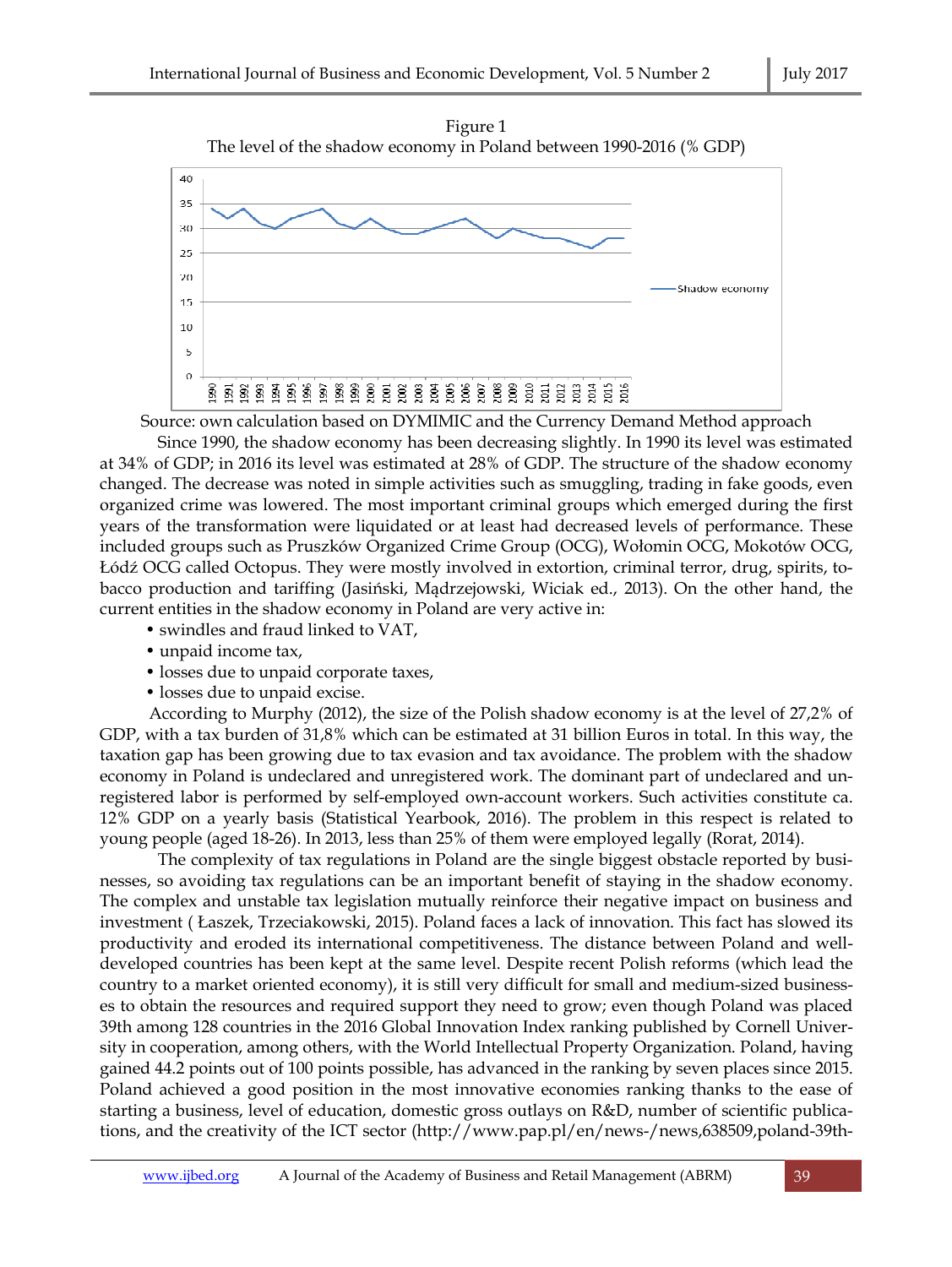in-global-innovation-index-ranking.html,access 2017/02/19). Such a ranking is discussable; this is because the place in the ranking partly depends on Polish efforts and partly depends on the performance of other countries.

 It can be that Poland did not increase innovation very much, but that other countries did less, and finally the Polish position improved. Polish small and medium-sized companies are recognized by IT software products (computer games), slow food production, furniture, and construction products. In spite of that, Poland is still regarded as an inefficient innovator. The chances for further development are dependent upon an increase in innovation.

# **3. Empirical Approach**

 The survey was conducted on a group of 249 managers. They represented 119 companies operating legally. The small and medium-sized companies were from the following sectors: 34 construction industry, 32 services, 27 trades, 26 manufacturing. The rate of correctly filled in questionnaires was 75% (n =187). 73 % of the survey participants were male and 27 % were female. The participants had a mean age of 33.5 years, a median of 32.24 % of participants had a bachelor's degree, and 76 % had a master's degree. Each answer was measured by a 9-point rating scale (1: Strongly Disagree - 9: Strongly Agree). The items in the questionnaires were related to the barriers of activity for small and medium-sized companies operating legally and opportunities for development, if it is assumed that the interviewed company operates in the shadow economy. A sample K-S test was used for testing normality in distribution. The Cronbach's alpha test was used to test the reliability of the survey. The Cronbach's alpha scores obtained were;  $\alpha$ = 0, 878 for the barrier's scale, and  $\alpha$  = 0, 816 - for the opportunity scale for development of small and medium sized companies. This indicates that the scales were reliable (since the scores were higher than 0, 7; Nunnally, 1978).

Based upon the literature review related to the shadow economy and small and medium-sized companies, the following hypotheses were developed:

- 1. Hypothesis: The tax burden is negatively correlated with investment
- 2. Hypothesis: The tax burden is negatively correlated with innovation
- 3. Hypothesis: The social burden is positively correlated with unregistered work
- 4. Hypothesis: The complicated and contradictory legal system is positively correlated with tax avoidance.

 The survey was performed in September 2016. The first factors are related to the barriers and the second factors are related to the opportunities for development. The questions mainly referred to taxation, the legal system, opportunities for investment and innovation. Based upon the investment factors analysis results and rendering the factor loadings of barriers for development, 10 items were deleted and 5 factors were found, but 6 opportunities for development were deleted and 6 factors were found. The found factors related to investment and Cronbach α result are presented in the table 1. Referring to the factors of innovation, the factor loading of 7 barrier items were deleted and 3 factors were found. With regards to opportunities for development (operating in the shadow economy), 5 were deleted and 4 were found. The results are shown in the table 2.

# **4. Results**

| Table 1                                                                        |  |  |  |  |  |
|--------------------------------------------------------------------------------|--|--|--|--|--|
| Results of Exploratory and Reliability Factor Analysis of the Investment Scale |  |  |  |  |  |

| Item                                            | Factor 1 | Factor 2 | Cronbach alpha |
|-------------------------------------------------|----------|----------|----------------|
| Company pays high taxes                         | ,811     |          |                |
| Company faces high costs of activity            | ,822     |          |                |
| There are often changes in the taxation system  | ,856     |          | ,866           |
| The legal system is complicated and hard to un- | ,889     |          |                |
| derstand                                        |          |          |                |
| There are problems getting sources for invest-  | ,890     |          |                |
| ment                                            |          |          |                |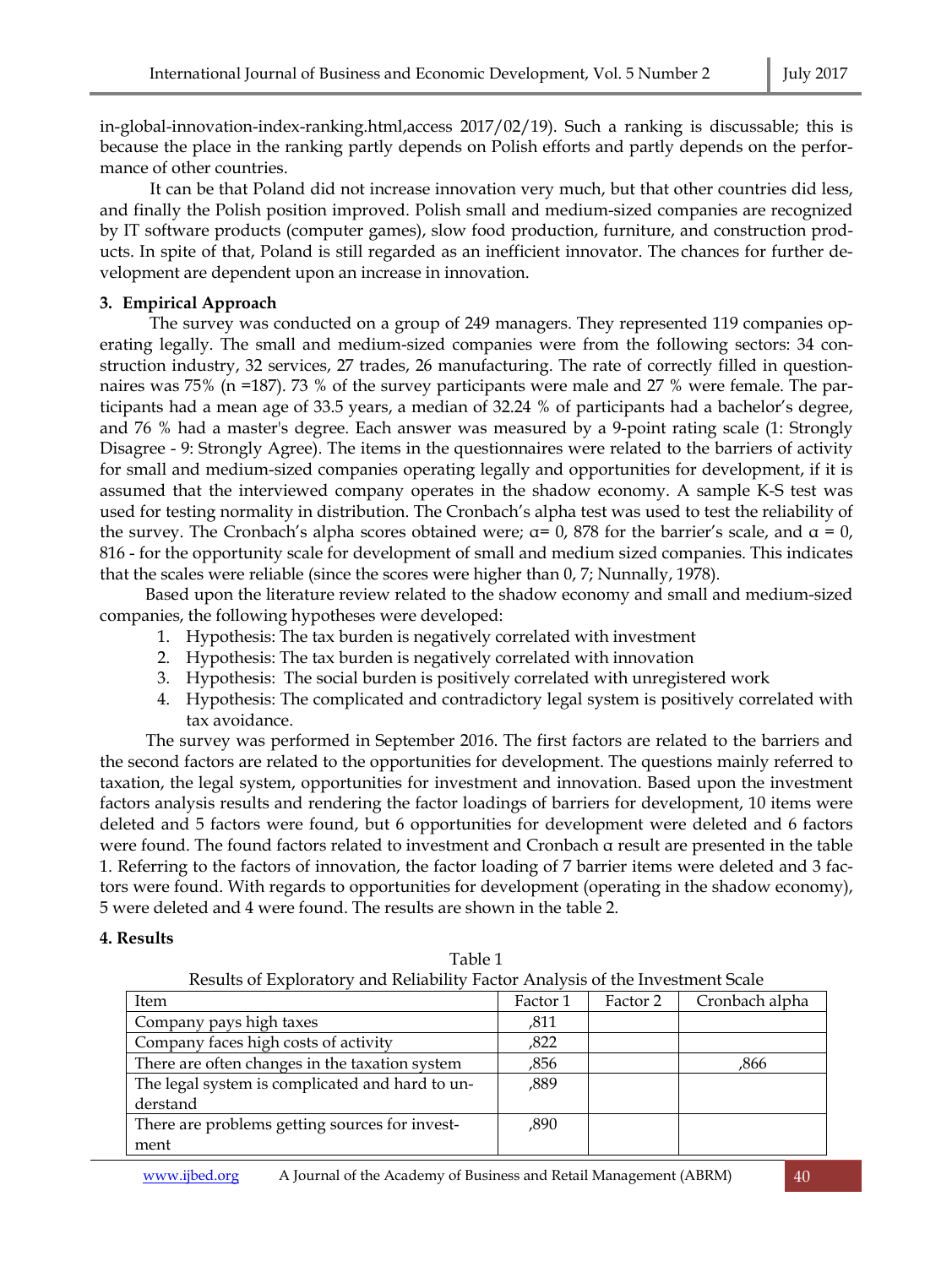| High rate of profitability                     | ,834 |      |
|------------------------------------------------|------|------|
| Adaptable activity                             | ,802 |      |
| Meeting customer needs                         | .715 | .801 |
| Creating good relations with business partners | ,726 |      |
| Sound financial standing                       | ,784 |      |
| No problems hiring skilled workers             | .790 |      |

Table 2<br>استانتارنا

| Results of Exploratory and Reliability Factor Analysis of the Innovation Scale |          |          |                |
|--------------------------------------------------------------------------------|----------|----------|----------------|
| Item                                                                           | Factor 1 | Factor 2 | Cronbach alpha |
| Company cuts R&D spending                                                      | .799     |          |                |
| Company cannot afford to cooperate with Scien-                                 | ,801     |          | ,811           |
| tific Centers                                                                  |          |          |                |
| Company has not started a new project for at least                             | ,822     |          |                |
| 3 years                                                                        |          |          |                |
| High possibilities for new business venturing                                  |          | ,766     |                |
| High possibility to create an R&D department                                   |          | .819     | ,843           |
| Possible cooperation with Researchers                                          |          | ,812     |                |
| High possibility of introducing new patents,                                   |          | ,827     |                |
| know -how                                                                      |          |          |                |

 The correlation between variables has been displayed in table 3. There is a negative correlation between the tax burden and investment (-0,31). In this way, hypothesis 1 has been supported.

Table 3

Correlation between variables

| Variable                     |         | ◠       | 3    | 4    | 5    | h    | ⇁ |
|------------------------------|---------|---------|------|------|------|------|---|
| Tax burden                   |         |         |      |      |      |      |   |
| Social burden                | 0,33    |         |      |      |      |      |   |
| Unregistered work            | 0.45    | 0,56    |      |      |      |      |   |
| Tax avoidance                | 0,55    | 0,61    | 0,48 |      |      |      |   |
| Complicated and contradicted | 0,41    | 0,52    | 0,31 | 0.71 |      |      |   |
| legal system                 |         |         |      |      |      |      |   |
| Innovation                   | $-0,23$ | $-0,21$ | 0,18 | 0,46 | 0,52 |      |   |
| Investment                   | $-0,31$ | $-0.43$ | 0,22 | 0,07 | 0,16 | 0,33 |   |

Correlation is significant at the  $0$ ,  $05$  level ( $p<0$ ,  $05$ )

 In addition to this, there is a negative correlation between the tax burden and innovation (-0, 23). The second hypothesis has been supported. The social burden is positively correlated with unregistered work. The score is relatively high at 0, 56. The complicated and contradicted legal system is positively correlated with tax avoidance. The score is the highest among all variable correlations 0, 71.

 These results are not very optimistic for the further development of small and medium-sized companies in Poland. The shadow economy has been detected as a possible chance for development. The taxation and legal system is regarded to be one of the barriers. The legal system is complicated and contradicted. Taxation is at a high level.

 Due to this, small and medium-sized companies face problems with investment. Whenever the idea of investment appears, the source of money must be considered. If the company relies on outside sources of financing (not only one's own sales), the future business should be profitable enough to cover debt spending. The business of SME companies in Poland is not profitable enough to search for sources of investment. The good news is that investment is connected with innovation. The way to improve is related to effective R&D spending, cooperation with research centers, and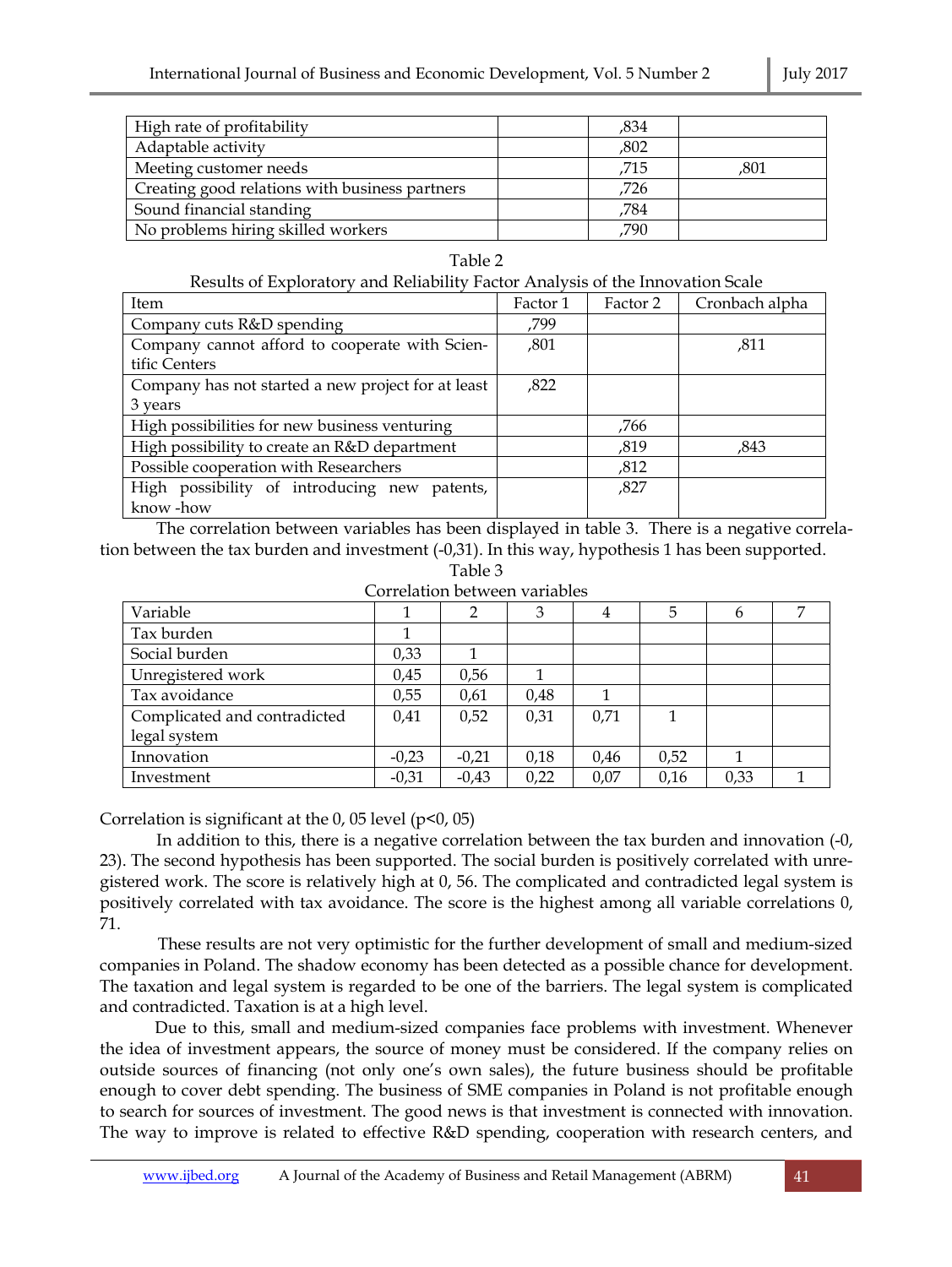employing skilled workers. At this moment, such activities are a barrier to SMEs. The legal system and a high taxation rate support tax avoidance and a high rate of unregistered work. SMEs state that they do not have sound financial standings.

# **5. Conclusion**

All of the developed hypotheses were supported. The business environment is not very favorable for small and medium-sized companies in Poland. The companies see the option of operating in the shadow economy as a chance for further development. Based upon this research, shadow economic activity is familiar to legally operating SMEs. They should have close contacts with companies from the shadow economy. Further research is required, especially with regards to the tools to reduce the shadow economy and make the legal business environment friendlier. The first steps should be to improve innovation, simplify the legal regulations and increase financial profitability. The success of SMEs in Poland means the success of the entire economy. The shadow economy should be reduced naturally. For example, the option of operating in it should be treated as being unprofitable with little chance for development. Legal regulations and punishments for such activities should not be regarded as the only correct solution. An economic approach must be taken into an account as well.

# **References**

- Alden, J. D. (1981). Holding two jobs: An examination of 'moonlighting'. In S. Henry (Ed.), Informal institutions. New York: St. Martin's
- Archiwum Akt Nowych (1962). KC PZPR, Zespół Centralny do Walki z Nadużyciami i Korupcją. Warszawa [Archives of the New Files (1962). Central Team to Fight Against Fraud and Corruption. Warsaw]
- Avnimelech,G., Zelekha,Y., Sarabi, E., (2011). The Effect of Corruption on Entrepreneurship. Paper presented at the DRUID 2011. On Innovation, Strategy and Structure, Organizations, Institutions, Systems and Regions at Copenhagen Business School, Denmark, June 15-17,
- Bakke, E. W. (1940). The unemployed worker. New Haven: Yale University Press
- Baumol, W.J., (2002). The Free-Market Innovation Machine: Analyzing the Growth
- Miracle of Capitalism. Princeton University Press, Princeton
- Bremen, J. (1976). A dualistic labour system: A critique of the informal sector concept. Economic and Political Weekly, 11, 1870–1876
- Buehn A., Dell'Anno R., Schneider F. (2012). Fiscal illusion and the shadow economy: Two sides of the same coin? MPRA Paper No. 42531
- Burawoy, M. (1997). The Soviet Descent into Capitalism. American Journal of Sociology, 102: 1430-44
- Ditton, J. (1977). Part-time crime: An ethnography of fiddling and pilferage. London: Macmillan
- Ferman, L. A., Berndt, L. E. (1981). The irregular economy. In S. Henry (Ed.), Informal institutions. New York: St. Martin's
- Fletcher, R. (2015). White-Collar, Blue-Collar and Collarless Crime: The Complicity of Victims in 'Victimless Crime'. In: G. McElwee, R. Smith (eds.), Exploring Criminal and Illegal Enterprise: New Perspectives on Research, Policy &Practice (pp. 75–95). Bingley, UK: Emerald Group
- Gerxhani, K. (2004), The informal sector in developed and less developed countries: a literature survey, Public Choice, 120, 267–300
- Gomis-Porqueras, P., Peralta-Alva, A., Waller, Ch. (2014). The shadow economy as an equilibrium outcome. Journal of Economic Dynamics & Control 41 pp.1-19
- Gutmann, P. M. (1977). The subterranean economy. Financial Analysts Journal, 34, 26–27 (November/ December)
- Hart, K. (1973). Informal income opportunities and urban employment in Ghana. Journal of Modern African Studies, 11, 61–89
- Harvey, F. (1997). National cultural differences in theory and practice Evaluating Hofstede's national cultural framework. Information Technology & People, Vol. 10 No. 2, pp. 132-146.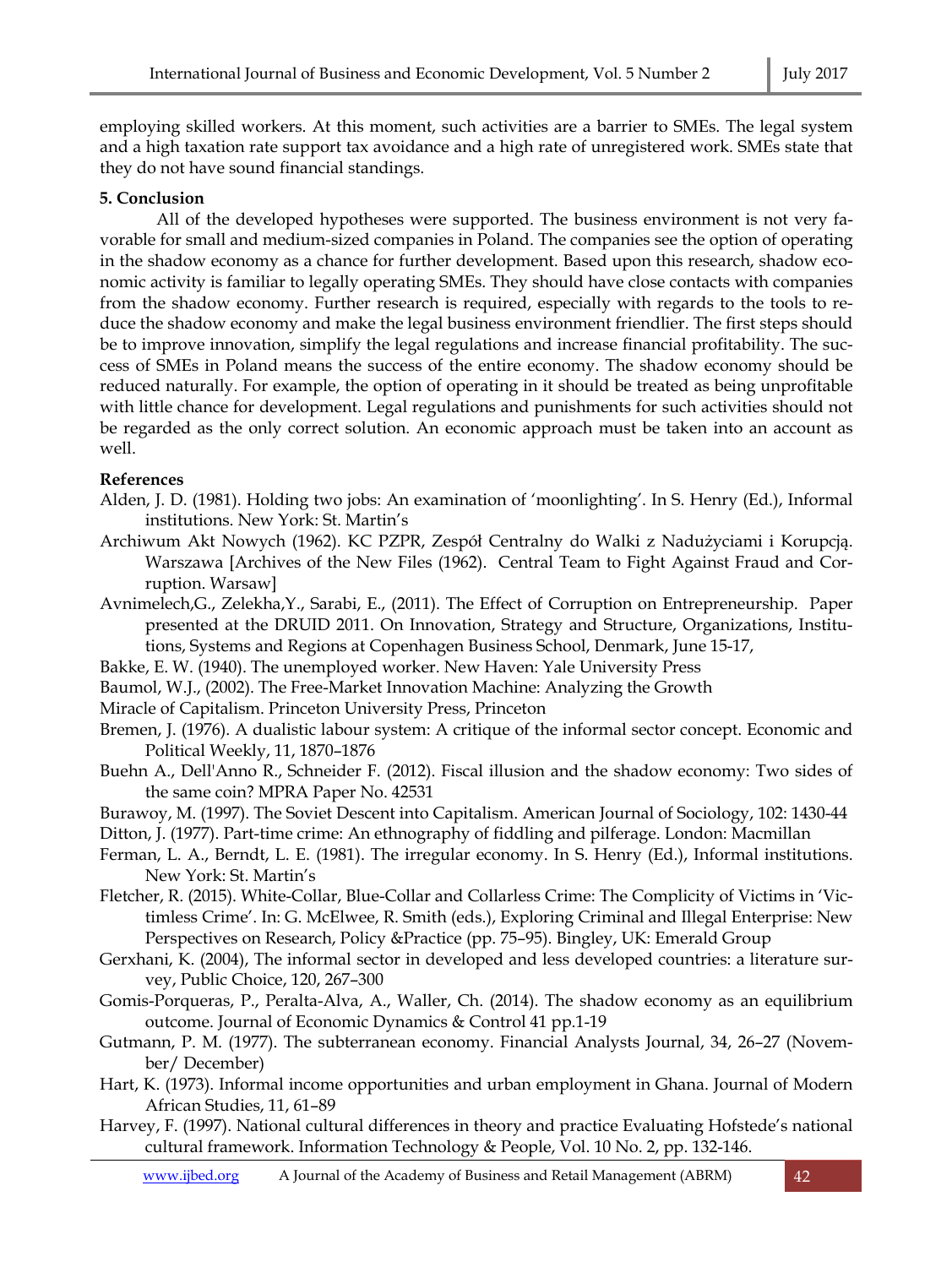- Henry S. (1993). The challenge of informal economies. In L. A. Ferman, L. E. Berndt, & S. Henry (Eds.). Work beyond employment in advanced capitalist countries: Classic and contemporary perspectives on the informal economy, vol I: Concepts, evidence and measurement. Lewiston, New York: The Edwin Mellen
- Henry,S., Sills,S. (2006). Informal economic activity: Early thinking, conceptual shifts, continuing patterns and persistent issues – a Michigan study. Crime Law Social Change 45, 263–284
- Hofstede, G. (1980), Culture's Consequences. International Differences in Work-Related Values, Sage Publications, Beverly Hills, CA
- Hofstede, G. (1991), Cultures and Organizations: Software of the Mind, McGraw-Hill, New York, NY
- Houston, J.,F. (1987). Estimating the Size and Implications of the Underground Economy. Working Paper 87–9, Federal Reserve Bank Philadelphia
- Isachsen, A., J., Steinar, S. (1980). The Hidden Economy, the Labor Market and Tax
- Evasion, Scandinavian Journal of Economics, 82, pp. 304–14
- Jasiński, W., Mądrzejowski, W., Wiciak, K. (ed), (2013). Przestępczość zorganizowana. Fenomen, Współczesne zagrożenie, Zwalczanie, Ujęcie praktyczne. Szczytno [Organized crime. Phenomenon, Contemporary Threat, Combat, Practical Approach. Szczytno]
- Jones, T., Ram, M., Edwards M. (2006). Shades of grey in the informal economy. International Journal of Sociology and Social Policy Vol. 26 No. 9/10
- Lacko´, M. (2000). Hidden economy an unknown quantity: comparative analysis of hidden economics in transition countries 1989–95, Economics of Transition, 8, pp.117–49
- Lehman, H. (2012). The Polish Growth Miracle: Outcome of Persistent Reform Efforts. IZA Policy Paper No. 40
- Łaszek, A.,Trzeciakowski, R. (2015). Vicious Circle of Small Scale, Low Productivity and Shadow Economy in Poland. 4LIBERTY.eu REVIEW No 3
- Mauro, P. (1995). Corruption and Growth. Quarterly Journal of Economics. 110, pp. 681–712
- Mukherjee, D. (2016). Informal economy in emerging economies: not a substitute but a complement! International Journal of Business and Economic Development Vol. 4 Number 3 pp. 16- 27
- Murphy, R. (2012). Closing the European tax gap. A Report for Group of the Progressive Alliance of Socialists & Democrats in the European Parliament, Tax research LLP, Norfolk
- Nunnally, J. C. (1978). Assessment of Reliability. In: Psychometric Theory (2nd ed.). New York: McGraw-Hill
- Prywaciarze 1945-1989 (2006). Praca zbiorowa, Ośrodek KARTA wyd. III, [Private entrepreneurs 1945-1989 (2006). Karta Center III ed.]
- PARP (2013). Report on the condition of small and medium sizes enterprise sector in Poland in 2011- 2012. Warsaw
- Roberts, B. (1989). Employment structure, life cycle and life chances: formal and informal sectors in Guadalajara. In A. Portes, M. Castells, & L. A. Benton, (Eds.), The informal economy: Studies in advanced and less developed countries. Baltimore: John Hopkins University Press
- Rorat, J. (2014). The Situation of Young Poles in the Labor Market [in:] Proceedings of the 19<sup>th</sup> Annual Conference of the Global Awareness Society International, Publisher Cracow University of Economics
- Schneider, F. (2005) Shadow economies around the world: what do we really know? European Journal of Political Economy, 21, 598–642
- Schneider F., Williams C. (2013) The Shadow Economy, The Institute of Economic Affairs, London
- Schneider, F., Enste, D., (2000). Shadow Economies: Size, Causes, and Consequences. Journal of Economic Literature Vol. XXXVIII pp. 77–114
- Statistical Yearbook (1954). Warsaw. GUS
- Statistical Yearbook (1982). Warsaw. GUS
- Statistical Yearbook (2016). Warsaw. GUS
- Teobaldelli, D. (2011), Federalism and the shadow economy, Public Choice, 146, 269–89